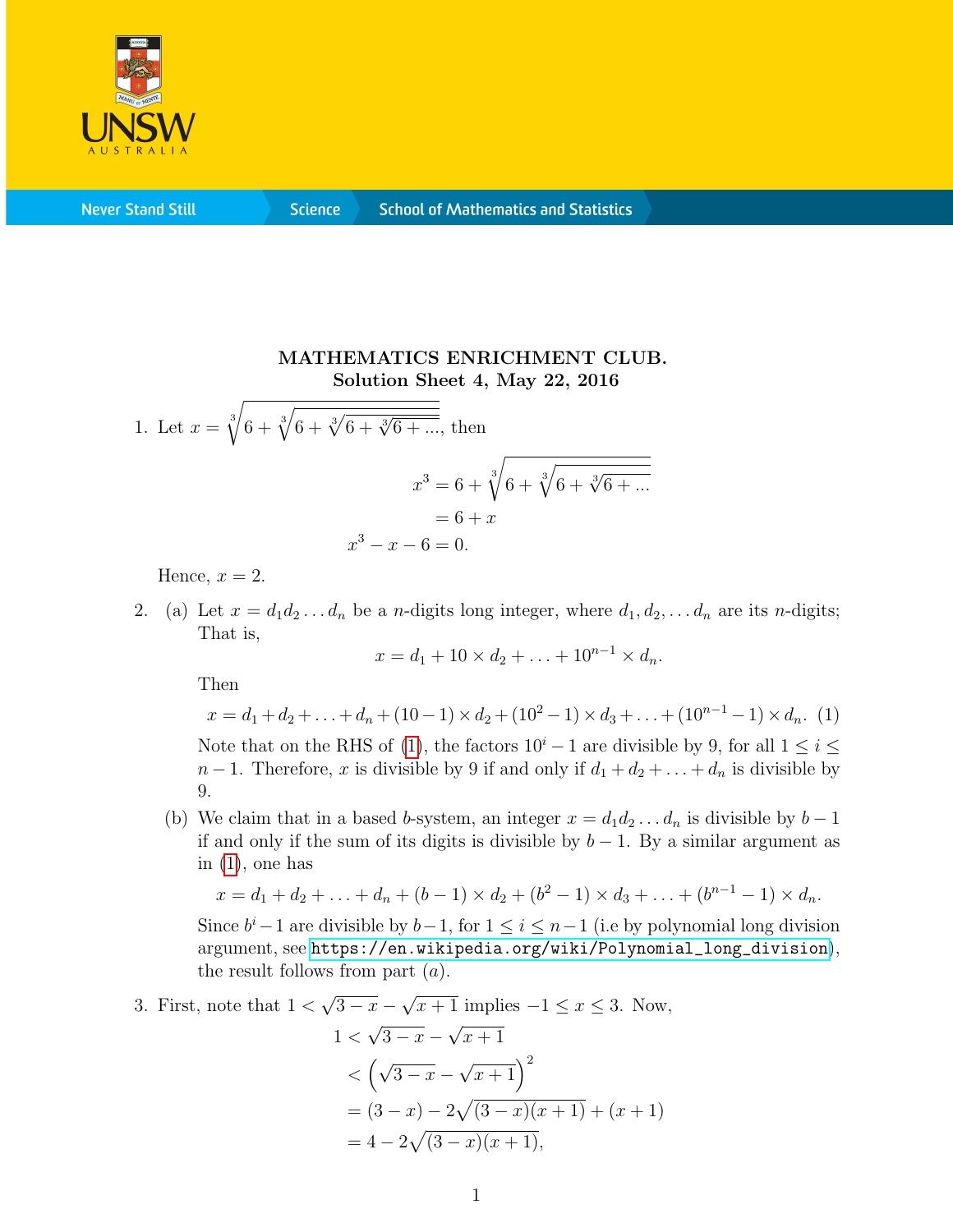which implies

$$
2\sqrt{(3-x)(x+1)} < 3
$$
  
4(3-x)(x+1) < 9  
-4x<sup>2</sup> + 8x + 3 < 0.

Solving the above quadratic inequality and recalling that  $-1 \le x \le 3$  gives  $1 \le x <$  $-1+\frac{1}{2}\sqrt{7}$ .

4. Consider  $q(x) := f(x) - 1$ . We have

$$
g(xy) = f(xy) - 1 = yf(x) + xf(y) - x - y = yg(x) + xg(y).
$$

Next, set  $h(x) = \frac{g(x)}{x}$  then

$$
h(xy) = \frac{g(xy)}{xy} = \frac{g(x)}{x} + \frac{g(y)}{y} = h(x) + h(y).
$$

Hence,  $h(x) = \ln(x)$ . Thus,  $f(x) = x \ln(x) + 1$ .

- 5. (a) Let x and y be the two natural numbers. We wish to find the largest value of  $xy = x(2016 - x)$ , the concaved down parabola with roots 0 and 2016. The maximum is at the turning point  $x = 1008$ . So the greatest product is  $xy = 1008^2$ .
	- (b) Let  $x_1 \le x_2 \le \ldots \le x_n$  be the *n* natural numbers. If any of the natural numbers is 1, then  $x_1 = 1$  and the product  $x_1 x_2 \ldots x_n$  is not maximum, because we can add  $x_1$  to any one of the other natural numbers and always end up with a greater product.

Now, suppose that one of natural number say  $x_1$  is greater than 3, then we can split  $x_1$  into  $x_1 - 2$  and 2. The result of the product is

$$
2 \times (x_1 - 2) \times x_2 x_3 x_4 \dots x_n \ge x_1 x_2 \dots x_n.
$$

Therefore, the product  $x_1x_2 \ldots x_n$  is greatest when each  $x_1, x_2, \ldots x_n$  either 2 or 3.

Finally, if three or more of the natural number are 2's, then we can combine them into two 3's, then product will be greater than it was before since  $2 \times 2 \times 2 < 3 \times 3$ . Hence, the to obtain the greatest product of  $x_1, x_2, \ldots x_n$  when  $x_1 = x_2 = \ldots =$  $x_n = 3$ . In particular, the greatest product of the natural numbers that sum to  $2016$  is  $3^{2016/3}$ .

6. The sum of angles of a polygon is  $(n-2) \times 180$  (you may want to show this). Hence, the internal angles of each pentagon and decagon is 108◦ and 144◦ respectively. Since the length of the sides of both shapes are 1, to make sure there is no gap between tiles, we must join two corners of the a pentagon to each one corner of the decagon to make  $2 \times 108^\circ + 144^\circ = 360^\circ$ ; This will not work without overlaps.